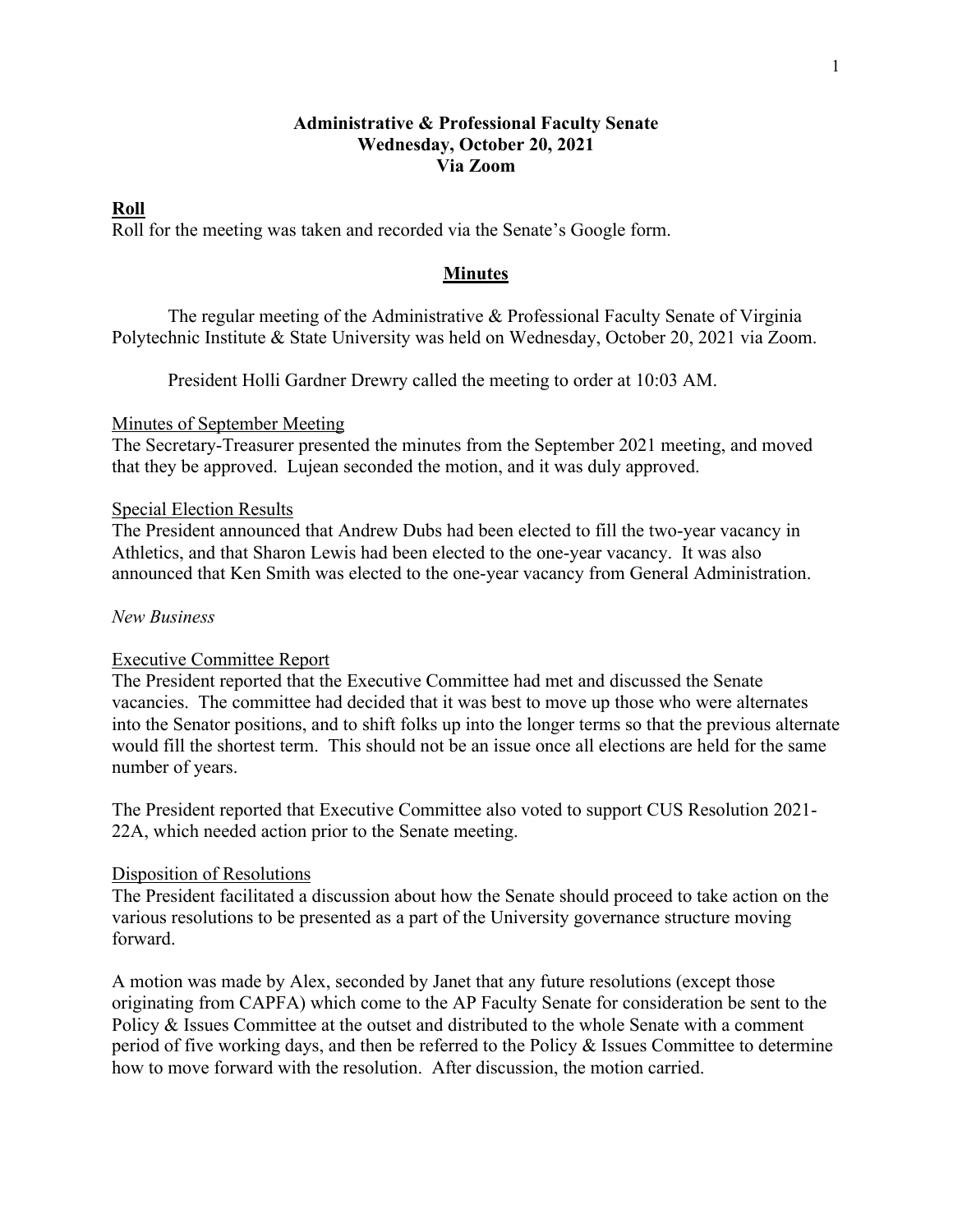### *Presentation*

The Senate received a presentation from Evan Lusuli, Compensation Director from Human Resources on the University's Job Architecture project.

#### CAPFA Resolutions

The Vice-President (President of CAPFA) described the makeup and purpose of CAPFA for new Senators. The Vice-President then presented seven resolutions from CAPFA to add AP Faculty Senate representation to various committees/commissions of the University. The Vice-President then moved, on behalf of CAPFA, to accept and endorse Resolutions 2021-22B through 2021- 22H. This motion carried.

#### Communication Committee Report

The committee chair reported that the committee met on October 13, and has been focused on building communication templates. The committee would like to put together a quarterly newsletter for AP faculty, and that initial issues could contain information informing AP faculty members about the Senate, its purposes, etc. The committee would welcome stories from faculty members to include in the newsletter.

#### Policy & Issues Committee Report

The committee chair reported that the committee met on October 7. It has been speaking with representatives from Human Resources about how to engage the Senate. The committee has recommended that a liaison be designated with HR, and to have HR treat the Senate as a constituency.

The committee reported that it had discussed concerns about the performance management project. It reported that HR realizes the activity report isn't performance management, and are looking to change that to a new tool.

The committee discussed the role of restricted positions. Some are restricted due to funding, others due to an expiration date. It will work with HR to develop better communication about both.

The committee also reported that it had discussed research positions and their variations. There are currently 103 different types of research positions. HR is looking at how to work those under the job architecture project. The Office of the Vice-President for Research and Innovation maintains around 1/3 of the research positions. It is working to reclassify many of those by November, and then work toward others.

#### Elections & Nominations Committee Report

The committee chair reported that the committee is working to develop an offsite election protocol. It is also developing an online form to be made available on the website for faculty members to express an interest in nominations. With Qualtrics going away, the committee is looking at QuestionPro as a possible alternative for a form. The committee is also working to have better definitions in order to help faculty members understand what category they represent.

Commission on Undergraduate Studies & Policies